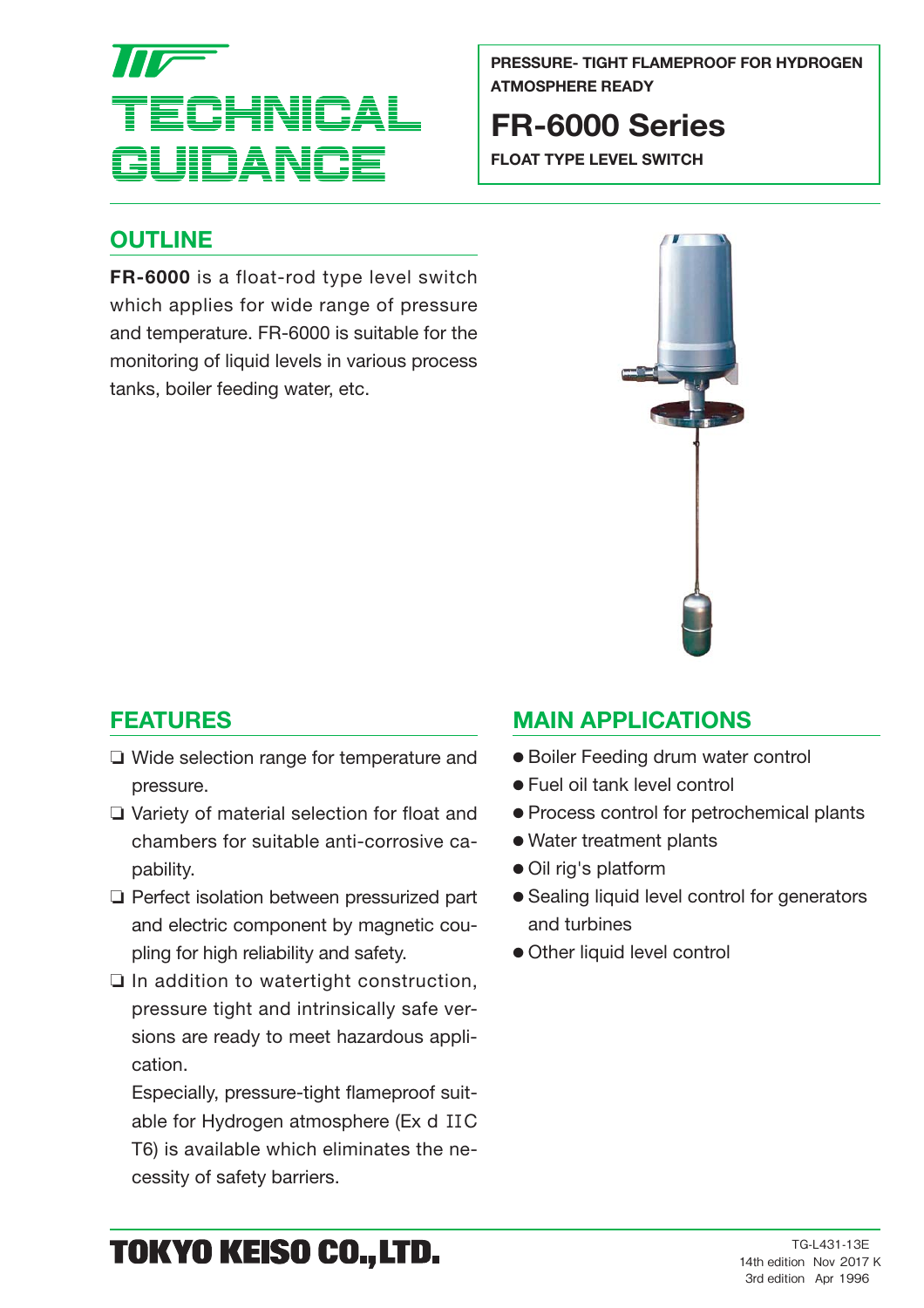#### **STANDARD SPECIFICATION**

| ●Detection method : By float        |                                                                             | <b>•Material</b>                             |                                                            |                                          |                                     |  |  |  |
|-------------------------------------|-----------------------------------------------------------------------------|----------------------------------------------|------------------------------------------------------------|------------------------------------------|-------------------------------------|--|--|--|
| Measurement object: Liquids (Level) |                                                                             | Float                                        |                                                            | /SUS316, SUS316L, or TP340)              |                                     |  |  |  |
| <b>O</b> Viscosity                  | : Max. 600 mPa.s. Liquid without stick-                                     | Lead pipe                                    |                                                            | /SUS304, SUS316, or SUS316L              |                                     |  |  |  |
|                                     | ing, crystallization, or freezing                                           | Top flange                                   |                                                            |                                          | /Carbon steel, SUS304, SUS316, or   |  |  |  |
| <b>ODensity range</b>               | : For level detection                                                       |                                              |                                                            | SUS316L                                  |                                     |  |  |  |
|                                     | 0.56 to $2.0$ g/cm <sup>3</sup>                                             | Housing                                      |                                                            | / Aluminium alloy casting                |                                     |  |  |  |
| ● Pressure rating                   | : 10K (150#), 20K (300#)                                                    | Chamber                                      |                                                            | / Carbon steel                           |                                     |  |  |  |
| <b>• Accuracy</b>                   | : $\pm 10$ mm (Density 1.0g/cm <sup>3</sup> )                               |                                              |                                                            | SUS304 / SUS304                          |                                     |  |  |  |
| <b>•Repeatability</b>               | : For level detection ±5mm                                                  |                                              |                                                            | SUS316 / SUS316 or                       |                                     |  |  |  |
| ●Reset span                         | : Within 15mm, but more than 15mm,                                          |                                              | SUS316L / SUS316L                                          |                                          |                                     |  |  |  |
|                                     | depending on the switch specification                                       | <b>•</b> Painting                            | : For liquid temp.upto 150°C<br>Polyurethan resin painting |                                          |                                     |  |  |  |
|                                     | and the density.                                                            |                                              |                                                            | For liquid temp.more than 151°C          |                                     |  |  |  |
| <b>OLiquid temp.</b>                | : -25 to +400°C                                                             |                                              |                                                            | Silicone resin painting                  |                                     |  |  |  |
|                                     | One cooling fin will be provided for the                                    |                                              |                                                            |                                          | (Only the exterior side of iron and |  |  |  |
|                                     | version for higher temp. than 151°C.                                        |                                              |                                                            | aluminium is painted.)                   |                                     |  |  |  |
|                                     | Two cooling fins will be provided for the                                   | <b>OColor</b>                                | : Silver (std.)                                            |                                          |                                     |  |  |  |
|                                     | version for higher temp. than 281°C.                                        | • Alarm point                                |                                                            | : 1 point (High or Low)<br>: 1 x SPDT or |                                     |  |  |  |
|                                     | Contact capacity of such high temp.                                         | ●Contact                                     |                                                            |                                          |                                     |  |  |  |
|                                     | versions will differ from standard ver-                                     |                                              | 2SPDT (Equ. to DPDT)                                       |                                          |                                     |  |  |  |
|                                     | sion. Refer to "CONTACT CAPACITY"<br>for further details.                   | ● Contact capacity                           |                                                            | : Refer to Model code                    |                                     |  |  |  |
| <b>•</b> Enclosure                  | : Watertight IP65 equ. FR-609 W                                             | ● Cable entry                                |                                                            |                                          |                                     |  |  |  |
|                                     | Pressure-tight flameproof                                                   | Model                                        | Classification                                             | Cable entry                              | Remarks                             |  |  |  |
|                                     | Ex d IIC T6 FR-609 LEX                                                      | FR-609□W                                     | (Watertight)                                               | G3/4                                     |                                     |  |  |  |
|                                     | Intrinsically Safe Ex ia IIC T6 FR-                                         |                                              |                                                            | G1/2                                     | Cable dia. ø9 to 11                 |  |  |  |
|                                     | 609 <sup>IS</sup>                                                           | FR-609 <sup>D</sup> EX                       | Ex d IIC T6                                                | G <sub>3/4</sub>                         | Cable dia. ø12 to 14                |  |  |  |
|                                     | (Safety relay to be separately installed)                                   | FR-609□S                                     | Ex ia IIC T6                                               | G <sub>3/4</sub>                         |                                     |  |  |  |
|                                     | Ambient temperature: -20°C to +80°C,<br>but Flameproof type: -20°C to +55°C |                                              |                                                            |                                          |                                     |  |  |  |
|                                     | Intrinsically safe ex-proof type: -20°C                                     |                                              | NPT and other threads are available by adapters.           |                                          |                                     |  |  |  |
|                                     | to $+80^{\circ}$ C                                                          | ● Cable termination : By M3.5 screw terminal |                                                            |                                          |                                     |  |  |  |
| <b>O</b> Installation               | : Tank top flange connection or                                             | (M3 screw terminal for high temp. ver-       |                                                            |                                          |                                     |  |  |  |
|                                     | Tank side connection through chamber                                        |                                              | sions)                                                     |                                          |                                     |  |  |  |
| ●Connection                         | : For tank top installation                                                 |                                              |                                                            |                                          |                                     |  |  |  |
|                                     | Through 4B flange                                                           |                                              |                                                            |                                          |                                     |  |  |  |
|                                     | JIS10K, ANSI#150, JPI#150                                                   |                                              |                                                            |                                          |                                     |  |  |  |
|                                     | JIS20K, ANSI#300, JPI#300                                                   |                                              |                                                            |                                          |                                     |  |  |  |
|                                     | or Others                                                                   |                                              |                                                            |                                          |                                     |  |  |  |
|                                     | For tank side connection                                                    |                                              |                                                            |                                          |                                     |  |  |  |
|                                     | through chamber                                                             |                                              |                                                            |                                          |                                     |  |  |  |
|                                     | 1"SW, Rc1, 1"NPT                                                            |                                              |                                                            |                                          |                                     |  |  |  |
|                                     | 25AJIS10KRF, 1"ANSI#150,                                                    |                                              |                                                            |                                          |                                     |  |  |  |
|                                     | 1"JPI#150                                                                   |                                              |                                                            |                                          |                                     |  |  |  |
|                                     | 25AJIS20KRF, 1"ANSI#300,                                                    |                                              |                                                            |                                          |                                     |  |  |  |
|                                     | 1"JPI#300                                                                   |                                              |                                                            |                                          |                                     |  |  |  |
|                                     | other 1"flange or others                                                    |                                              |                                                            |                                          |                                     |  |  |  |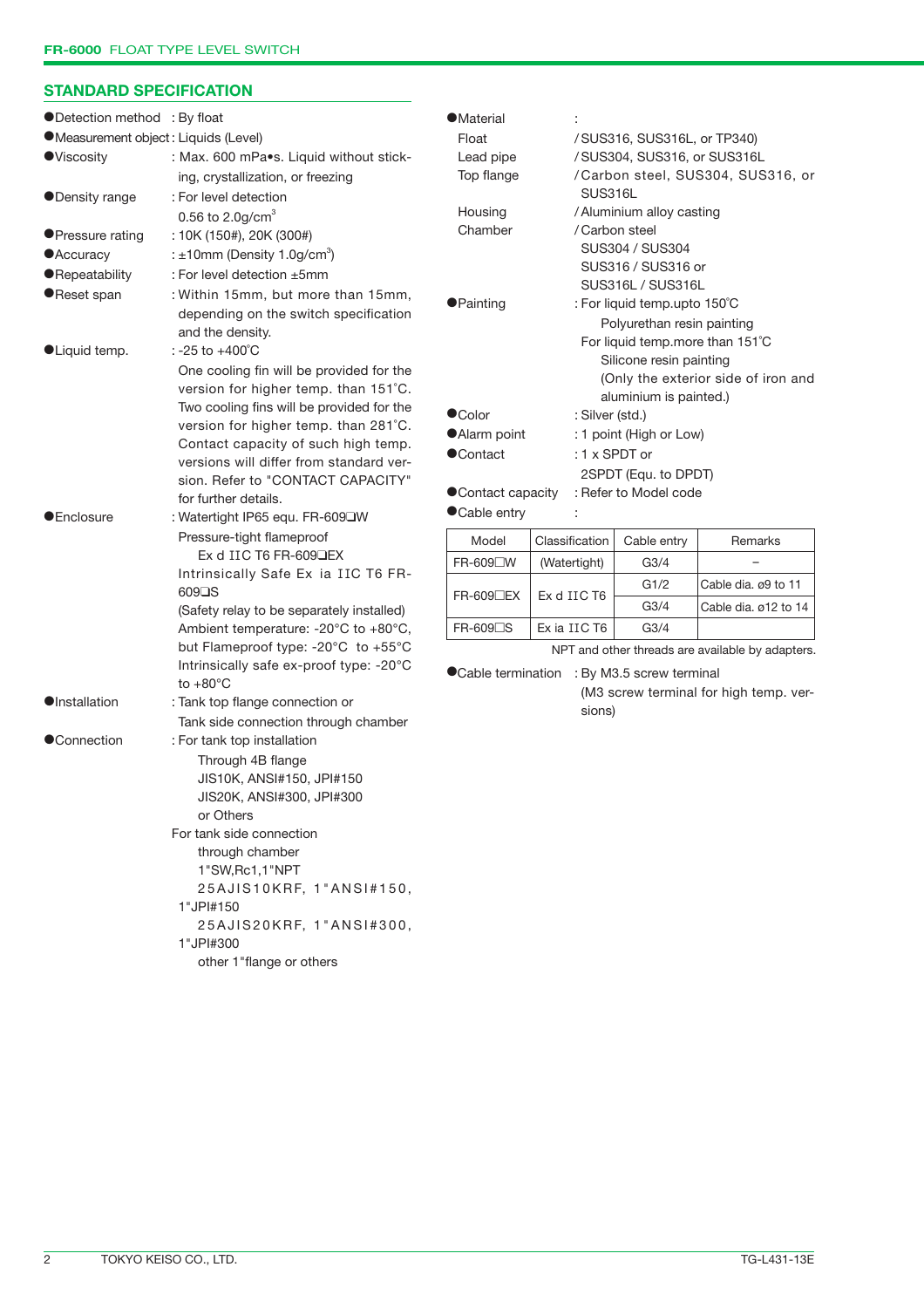#### **MODEL CODE**

|                               |                                                                        |                                                                              |                               |                                                                                                   |                                  | Basic code                                                                                                                                                                                         |                                                         |                                                                                                                              |                | Detection part |                                       | Chamber                                                                                                                                                |
|-------------------------------|------------------------------------------------------------------------|------------------------------------------------------------------------------|-------------------------------|---------------------------------------------------------------------------------------------------|----------------------------------|----------------------------------------------------------------------------------------------------------------------------------------------------------------------------------------------------|---------------------------------------------------------|------------------------------------------------------------------------------------------------------------------------------|----------------|----------------|---------------------------------------|--------------------------------------------------------------------------------------------------------------------------------------------------------|
|                               |                                                                        |                                                                              |                               |                                                                                                   | $FR-609$ <sup><sup>1</sup></sup> | 2                                                                                                                                                                                                  |                                                         | $\mathfrak{D}% _{T}=\mathfrak{D}_{T}\!\left( a,b\right) ,\ \mathfrak{D}_{T}=C_{T}\!\left( a,b\right) ,$<br>$\left( 4\right)$ | $\overline{5}$ | $\widehat{6}$  | $\circledS$                           | $\left  \mathbb{O} \right $<br>$ 0\rangle$<br>$\circledS$                                                                                              |
|                               | 1 Pressure rating                                                      | $\mathbf{1}$<br>2                                                            |                               | 150#(10K)class<br>300#(20K)class                                                                  |                                  |                                                                                                                                                                                                    |                                                         |                                                                                                                              |                |                |                                       |                                                                                                                                                        |
|                               | 2 Enclosure                                                            | W<br>EX<br>$\overline{s}$                                                    |                               | Watertight(IP65equ.)<br>Pressure-tight<br>flameproof(Ex d IIC T6)<br>Intrinsically safe(i3nG5)    |                                  |                                                                                                                                                                                                    |                                                         |                                                                                                                              |                |                |                                       |                                                                                                                                                        |
|                               |                                                                        | 3 Top flange size                                                            |                               | 4<br>Z                                                                                            | 4"(100mm)<br><b>Others</b>       |                                                                                                                                                                                                    |                                                         |                                                                                                                              |                |                |                                       | 12 Gasket material                                                                                                                                     |
|                               | $\overline{4}$<br>5<br>6<br>$\overline{7}$<br>8<br>9<br>$\overline{z}$ | 4) Top flange rating                                                         |                               | JIS10KRF<br>JPI#150<br><b>ANSI#150</b><br>JIS20KRF<br>JPI#300<br><b>ANSI#300</b><br><b>Others</b> |                                  |                                                                                                                                                                                                    |                                                         |                                                                                                                              |                |                | 0<br>4<br>6<br>$\overline{Z}$         | Not provided<br>VORTEX(SUS304)<br>VORTEX(SUS316)<br>Others<br>Bolts, nuts and gaskets for process<br>connection are to be supplied by the<br>customer. |
|                               | $\mathbf S$<br>4<br>6<br>L<br>Z                                        | 5 Top flange/Lead pipe material                                              |                               | Carbon steel/SUS304<br>SUS304/SUS304<br>SUS316/SUS316<br>SUS316L/SUS316L<br>Others                |                                  |                                                                                                                                                                                                    |                                                         |                                                                                                                              |                |                | 0<br>$\mathbf{1}$<br>2<br>3<br>4<br>5 | 11) Chamber connection<br>Not provided<br>1"SW<br>Rc1<br>1"NPT<br>1"JIS10KRF<br>1"JPI#150                                                              |
|                               | (6) Float material                                                     |                                                                              | S<br>L<br>T<br>$\overline{Z}$ | <b>SUS316</b><br>SUS316L<br>Titanium<br><b>Others</b>                                             |                                  |                                                                                                                                                                                                    |                                                         |                                                                                                                              |                |                | 6<br>7<br>8<br>9<br>D<br>Ζ            | 1"ANSI#150<br>1BJIS20K<br>1"JPI#300<br>1"ANSI#300<br>Other 1"(25mm)flange<br>Others                                                                    |
| coor                          | <b>LIQUID</b><br><b>TEMP</b><br>(C)                                    | 7 Switch type, Temp. class etc.<br>ON/OFF<br><b>MECHANISM</b><br><b>TYPE</b> | CONTACT<br><b>TYPE</b>        | <b>SWITCH</b><br><b>MODEL</b>                                                                     | <b>SWITCH</b><br><b>SUPPLER</b>  | CONTACT<br>CAPACITY                                                                                                                                                                                | MINIMUM<br>APPLICABLE<br>LOAD                           | NO. OF<br><b>COOLING</b><br><b>FIN</b>                                                                                       |                |                |                                       | 10 Chamber material                                                                                                                                    |
| 1<br>$\overline{2}$<br>3<br>4 | $-25 - 150$<br>151~230<br>231~280<br>281~400                           | <b>GENERAL</b><br><b>PURPOSE</b>                                             | SPDT                          | VX-5-1A2<br><b>V5-1A3T</b><br>TZ-1GV                                                              |                                  | AC250V, 5A<br>DC125V, 0.4A<br>AC250V, 1A<br>DC125V, 0.4A                                                                                                                                           | DC5V<br>160 <sub>m</sub> A<br>DC5V<br>20 <sub>m</sub> A | $\mathsf 0$<br>1<br>$\mathbf 1$<br>$\overline{c}$                                                                            |                |                | 0<br>S<br>4<br>6                      | Not provided<br>Carbon steel<br><b>SUS304</b><br><b>SUS316</b>                                                                                         |
| 5<br>6<br>7<br>8              | –25~150<br>151~230<br>231~280<br>281~400                               | EARTHQUAKE<br>PROOF<br>(3G) TYPE                                             | 2SPDT                         | VX-5-1A2<br><b>V5-1A3T</b><br>TZ-1GV                                                              | <b>OMRON</b>                     | AC250V, 5A<br>DC125V, 0.4A<br>AC250V, 1A<br>DC125V, 0.4A                                                                                                                                           | DC5V<br>160mA<br>DC5V<br>20 <sub>m</sub> A              | 0<br>$\mathbf 1$<br>1<br>$\overline{c}$                                                                                      |                |                | L<br>Ζ                                | <b>SUS316L</b><br>Others                                                                                                                               |
| Α<br>В<br>С<br>D              | $-25 - 150$<br>151~280<br>281~350<br>$-25 - 150$                       |                                                                              | SPDT<br>SPDT                  | 11SM244                                                                                           |                                  | AC250V, 5A<br>DC125V, 0.3A<br>DC30V, 5A                                                                                                                                                            | DC5V<br>100mA<br>DC5V                                   | $\mathsf 0$<br>$\mathbf{1}$<br>$\overline{c}$<br>0                                                                           |                |                | 0<br>Α                                | (9) Chamber material<br>Not provided<br>Side-Side                                                                                                      |
| E.<br>F<br>G<br>H             | $151 - 200$<br>$-25 - 150$<br>151~280<br>281~350                       | <b>HERMETIC</b><br>SEAL<br>TYPE                                              | <b>GOLD PLATED</b><br>2SPDT   | SSM13A0<br>11SM244                                                                                | Azbil                            | AC125V, 0.1A<br>DC30V, 0.1A<br>AC250V, 5A<br>DC125V, 0.3A<br>DC30V, 5A                                                                                                                             | 1 <sub>m</sub> A<br>DC5V<br>100mA                       | $\mathbf{1}$<br>$\mathsf 0$<br>$\mathbf{1}$<br>$\overline{c}$                                                                |                |                | $\overline{B}$<br>$\overline{Z}$      | Side-Bottom<br>Others                                                                                                                                  |
| J.<br>J<br>Κ                  | $-25 - 150$<br>151~200<br>$-25 - 150$                                  |                                                                              | 2SPDT<br><b>GOLD PLATED</b>   | SSM13A0<br>VX-5-1A2                                                                               |                                  | AC125V, 0.1A<br>DC30V, 0.1A                                                                                                                                                                        | DC <sub>5</sub> V<br>1 <sub>m</sub> A                   | $\mathsf 0$<br>$\mathbf{1}$<br>$\mathsf 0$                                                                                   |                |                |                                       |                                                                                                                                                        |
| Μ<br>N<br>Z                   | 151~230<br>$-25 - 150$<br>151~230                                      | EARTHQUAKE<br><b>PROOF</b><br>(3G) TYPE<br>SPECIAL                           | SPDT<br>2SPDT                 | <b>V5-1A3T</b><br>$VX-5-1A2$<br><b>V5-1A3T</b>                                                    | <b>OMRON</b>                     | AC250V, 5A<br>DC125V, 0.4A                                                                                                                                                                         | DC5V<br>160mA                                           | $\mathbf{1}$<br>$\mathsf 0$<br>1<br>$\overline{\phantom{a}}$                                                                 |                |                |                                       |                                                                                                                                                        |
|                               |                                                                        |                                                                              |                               |                                                                                                   |                                  | *: For applications with lower temperature than -26°C, an extension<br>unit will be added and the external dimension will be diferrent<br>from the standard versions. Conslut fectory for details. |                                                         |                                                                                                                              |                |                |                                       |                                                                                                                                                        |
|                               | <sup>(8)</sup> Switch action                                           |                                                                              | H<br>L                        | High alarm<br>Low alarm                                                                           |                                  |                                                                                                                                                                                                    |                                                         |                                                                                                                              |                |                |                                       |                                                                                                                                                        |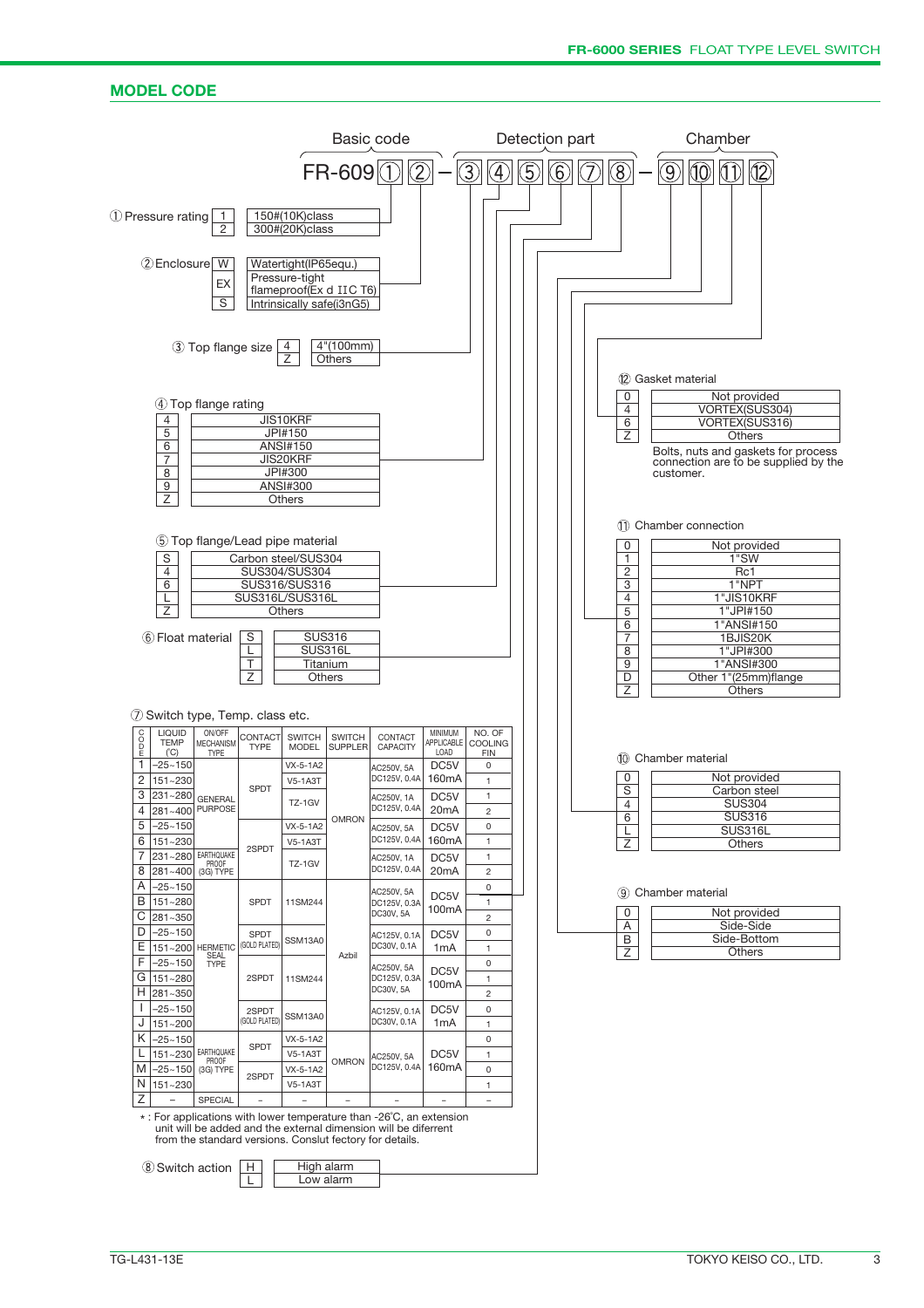#### **FLOAT TYPE AND DIMENSIONS**

|                          |   |   |          | Minimum possible density (g/cm <sup>3</sup> ) |      | Maximum possible pressure (MPa)                                      |       |                 |       |  |
|--------------------------|---|---|----------|-----------------------------------------------|------|----------------------------------------------------------------------|-------|-----------------|-------|--|
| Float No                 |   |   |          |                                               |      |                                                                      |       |                 |       |  |
|                          |   |   |          | -25 to 150℃ 151 to 280℃ 281 to 400℃           |      | $-15$ to 40 $^{\circ}$ C                                             | 200°C | $315^{\circ}$ C | 400°C |  |
| $\mathbf{1}$             | A | T | 0.56     | 0.61                                          | 0.61 | 2.0                                                                  | 1.1   | 0.9             |       |  |
| N                        |   | Τ | 0.59     | 0.63                                          | 0.64 | 3.3                                                                  | 3.2   | 2.6             |       |  |
|                          | A | 6 | 0.6      | 0.64                                          | 0.64 | 1.0                                                                  | 0.9   | 0.8             | 0.8   |  |
| $\overline{2}$           |   |   |          |                                               |      | 1.0                                                                  | 0.6   | 0.5             | 0.5   |  |
| $\mathsf{N}$             |   | 6 | 0.63     | 0.66                                          | 0.67 | 2.3                                                                  | 2.3   | 2.1             | 1.8   |  |
|                          |   |   |          |                                               |      | 2.2                                                                  | 2.2   | 1.8             | 1.6   |  |
| 3                        | Α | Τ | 0.66     | 0.7                                           | 0.71 | 2.4                                                                  | 1.3   | 1.0             |       |  |
|                          | N | T | 0.7      | 0.73                                          | 0.74 | 3.7                                                                  | 3.6   | 3.0             |       |  |
| A<br>$\overline{4}$<br>N |   | 6 | 0.73     | 0.75                                          | 0.76 | 1.1                                                                  | 1.0   | 0.9             | 0.8   |  |
|                          |   |   |          |                                               |      | 1.0                                                                  | 0.7   | 0.6             | 0.5   |  |
|                          |   | 6 | 0.74     | 0.76                                          | 0.77 | 2.5                                                                  | 2.5   | 2.2             | 1.9   |  |
|                          |   |   |          |                                               |      | 2.3                                                                  | 2.3   | 1.9             | 1.7   |  |
|                          | A | 6 | 0.83     | 0.84                                          | 0.85 | 1.2                                                                  | 1.1   | 1.0             | 0.9   |  |
| 5<br>N                   |   |   |          |                                               |      | 1.1                                                                  | 0.7   | 0.6             | 0.5   |  |
|                          |   | 6 | 0.86     | 0.87                                          | 0.88 | 2.5                                                                  | 2.5   | 2.3             | 2.0   |  |
|                          |   |   |          |                                               | 2.3  | 2.3                                                                  | 1.9   | 1.7             |       |  |
|                          |   |   | T: TP340 |                                               |      | The content of this table may differ for alam point and switch type. |       |                 |       |  |

Table 1: Float Table



6 L A N

: SUS316 : SUS316L :Standard design :Purged

#### **Float design Table 2 : Float dimension**

|                 | Dimension (mm) |    |  |  |
|-----------------|----------------|----|--|--|
| Float No.       | l.             | φ  |  |  |
| $1 - \Box T$    | 200            | 85 |  |  |
| $2-\Box_1^6$    | 200            | 85 |  |  |
| 3-⊟T            | 160            | 85 |  |  |
| $4-\square_1^6$ | 160            | 85 |  |  |
| $5-\square^6$   | 135            | 85 |  |  |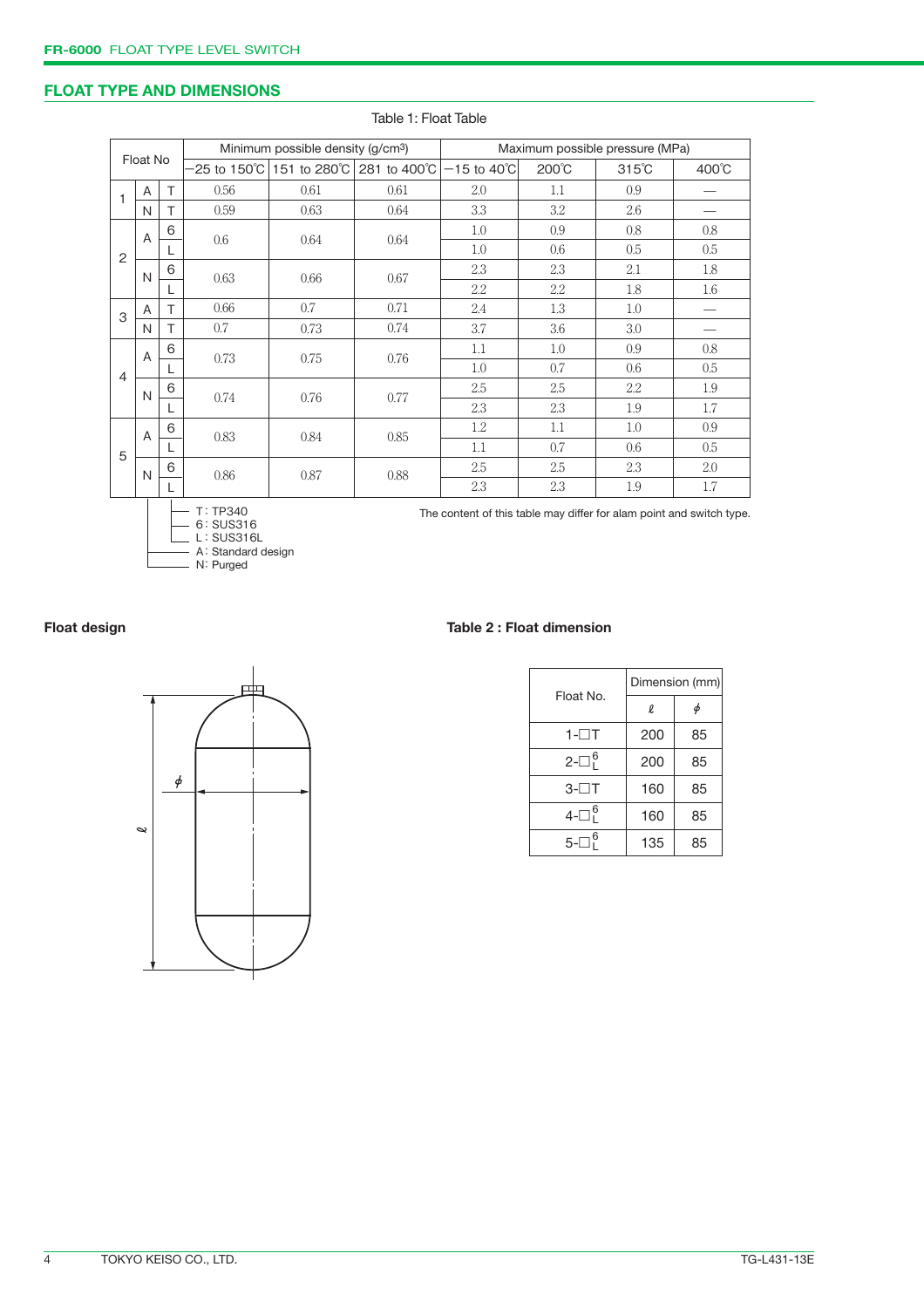#### **EXTERNAL DIMENSIONS**

1. Detection part

FR-609□W-□□□□1□ FR-609□W-□□□□2□ FR-609□W-□□□□3□ FR-609□W-□□□□4□









FR-609□EX-□□□□1□ FR-609□EX-□□□□2□ FR-609□EX-□□□□3□

FR-609□EX-□□□□4□





 $140$ 

 $-B\square$   $\begin{array}{c} 4 \\ 0 \\ 9 \end{array}$ 

 $/1B$ 





2. External Chamber





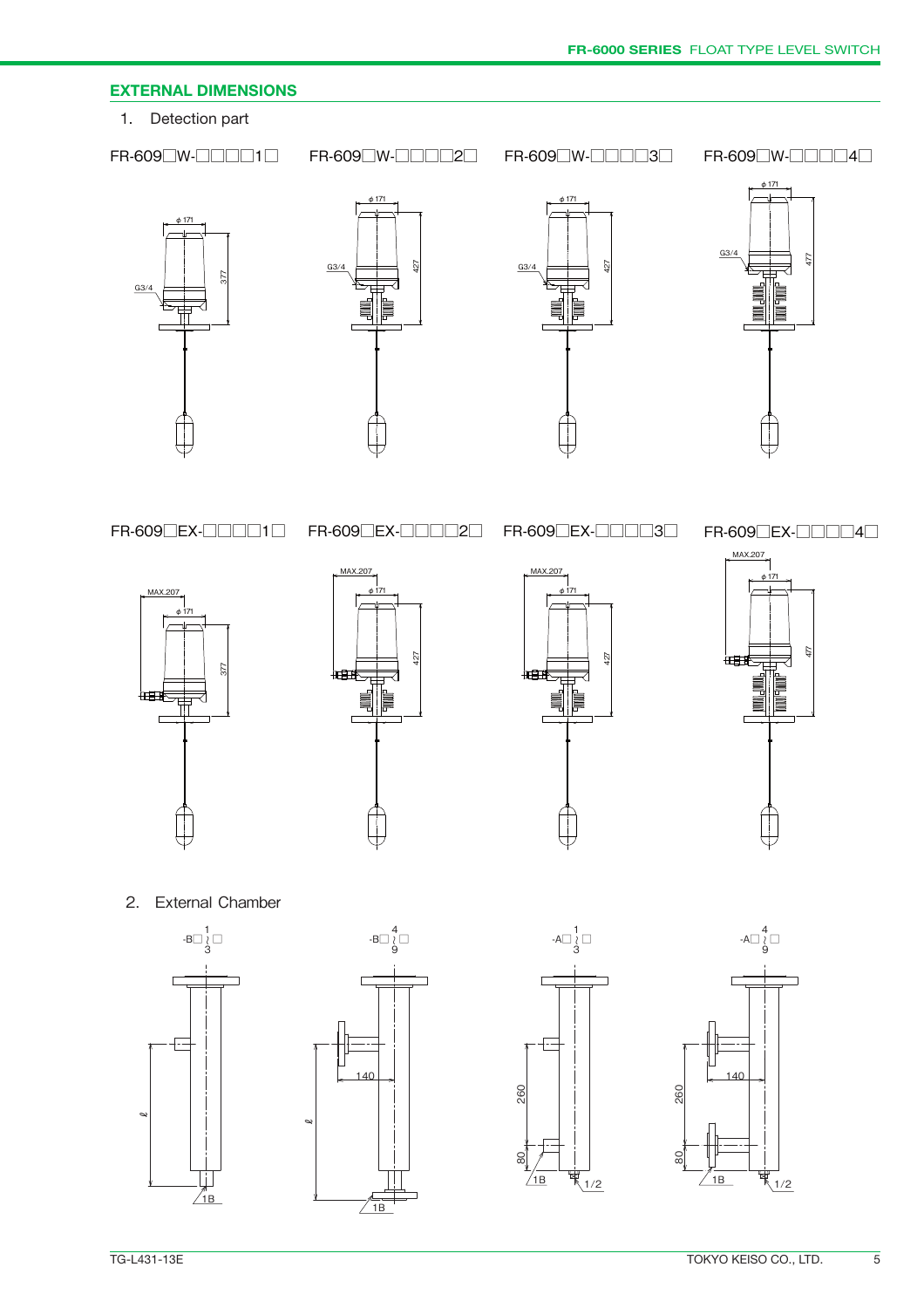#### **ALARM ACTUATING POINT**

The standard alarm actuating point of FR-6000 level switches is as follows. Other actuating point is available as special order. Please ordering.

#### **1) For Top flange installation type**



#### **2) For External chamber installation type**



70mm below the center line of upper nozzle both for side~side and EB3C-R01□ EB3C-R02□, R03□ side~bottom type chambers.

#### **CAUTIONS FOR WIRING**

- In case of the flameproof type (FR-609□EX) and intrinsically safe (FR-609❑S) to be used in Japan, the cable wiring is to be conducted in accordance with the enforcement regulations of "Cable Wiring" system in FLAMEPROOF TYPE CABLE WIRING as specified in "Industrial Safety and Health Law". For details, refer to "USER'S GUIDELINES for Electrical Installation for Explosive Gas Atmospheres in General Industry" edited by MINISTRY OF HEALTH, LABOR AND WELFARE RESEARCH INSTITUTE OF IN-DUSTRIAL SAFETY JAPAN.
- FR-609 LEX type pressure tight flameproof version is certified for Exd IICT6 classification under the condition of using our designated pressure-tight cable glands which are delivered together with level switches. They are to be properly installed.

#### **TERMINAL ARRANGEMENT**



\* M3 terminal for high temp. version

Figures show the switch action at Normal level (Switch is not actuated).

#### **INTRINSICALLY SAFE RELAY (EB3C)**

Intrinsically safe relay is to be inserted into the contact loop of FS-10❑S type level switch. 1 to 3 points use relays are available. Select suitable IS relay considering the total number of contacts.

#### **Standard Specification**

| <b>Explosion protection</b> | Intrinsically safe Ex ia IIC |  |  |
|-----------------------------|------------------------------|--|--|
| Rated operating voltage     | DC12V±10%                    |  |  |
| Rated operating current     | $DC10mA \pm 20%$             |  |  |
| Installation location       | Non-hazardous area           |  |  |
| Contact configuration       | 1a contact                   |  |  |
| Relay output                | AC250V, 3A                   |  |  |
| (Resistance load)           | DC24V, 3A                    |  |  |
| Contact allowable power     | AC750VA                      |  |  |
| (Resistance load)           | DC72W                        |  |  |
| Insulation resistance       | DC500V at $10M\Omega$        |  |  |
| Withstand voltage           | AC1500V (1 min.)             |  |  |

| Model code              |  |    | Description |                         |  |
|-------------------------|--|----|-------------|-------------------------|--|
| EB <sub>3</sub> C-<br>R |  |    | Model       |                         |  |
| Output type<br>R        |  |    |             | Relay output            |  |
|                         |  | 01 |             | 1 point use             |  |
| No. of contact l        |  | 02 |             | 2 points use            |  |
|                         |  | 03 |             | 3 points use            |  |
| Power supply            |  |    | Α           | AC100V to 240V, 50/60Hz |  |
|                         |  |    |             | DC <sub>24</sub> V      |  |

#### **EB3C Dimensions**